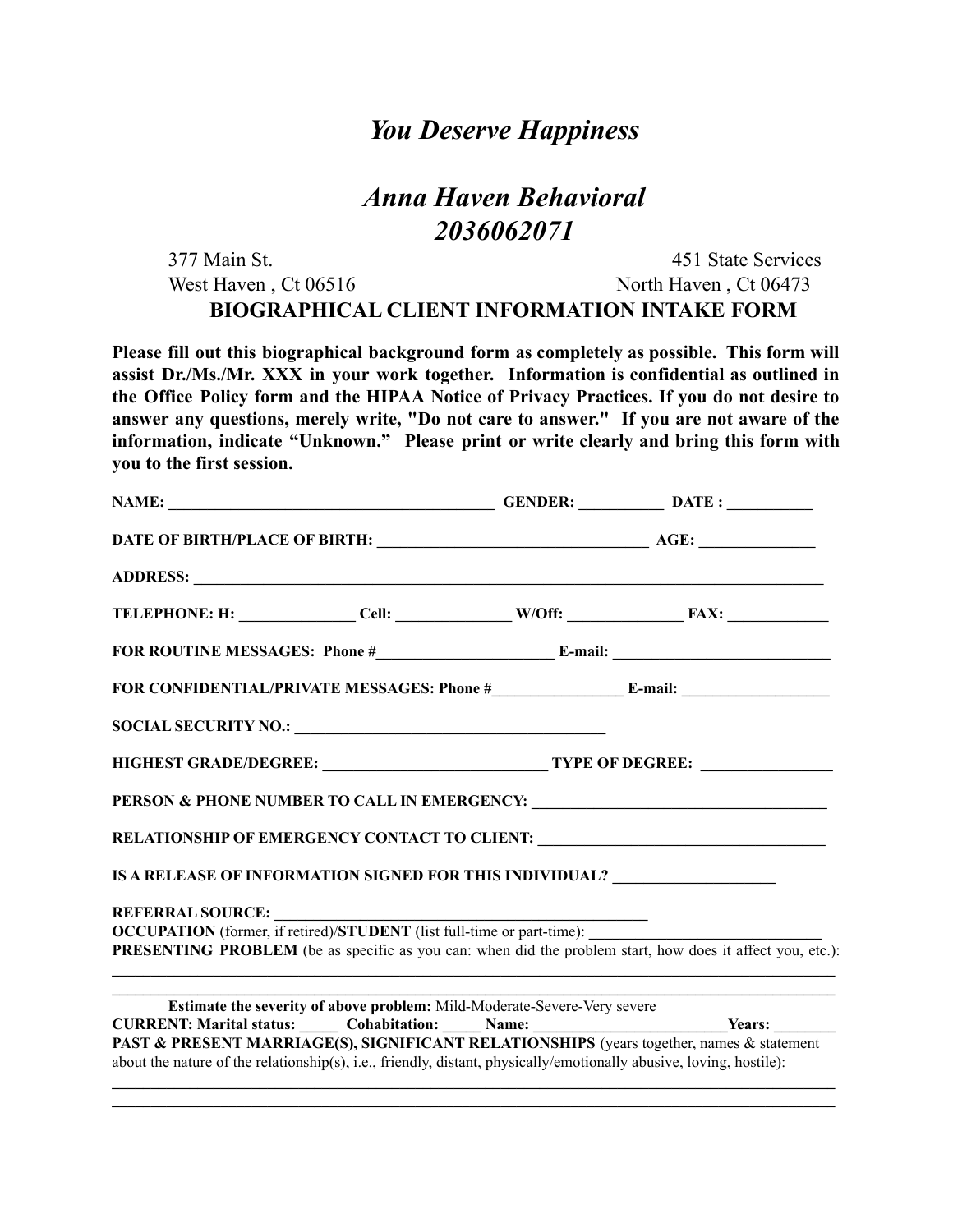#### **PRESENT SPOUSE/PARTNER: Name:**

**Education:** Occupation:

CHILDREN/STEP-CHILDREN/GRANDCHILDREN (names/ages & brief statement on your relationship with each individual)

| ມ |  |
|---|--|
|   |  |
|   |  |

PARENTS/STEP-PARENT (Name/age or year of death/cause of death, occupation, personality, how did he or she treat you, brief statement about the relationship):

and the control of the control of the control of the control of the control of the control of the control of the

<u> 1980 - Johann Barn, fransk politik (f. 1980)</u>

**SIBLINGS** (name/age; if deceased, age and cause of death & brief statement about the relationship):

| ٠.                                      |  |
|-----------------------------------------|--|
| Ĵ.                                      |  |
| 4.                                      |  |
| 5.                                      |  |
| <b>MEDICAL DOCTOR(S)</b> (name /phone): |  |

**PAST/PRESENT MEDICAL CARE** (major medical problems, surgeries, accidents, falls, illness):

### SPECIFY MEDICATION you are presently taking and for what. PRINT clearly:

PAST/PRESENT DRUG/ALCOHOL USE/ABUSE (AA, NA, past/present treatment and efficacy of):

SUICIDE ATTEMPTS/SELF-INJURIOUS BEHAVIOR/VIOLENT BEHAVIOR (describe: ages, reasons, circumstances, how, etc.)

**FAMILY MEDICAL HISTORY** (Describe any illness that runs in the family: cancer, epilepsy, etc):

**FRIENDSHIPS, COMMUNITY, & SPIRITUALITY** (Describe activities, quality, frequency, etc.):